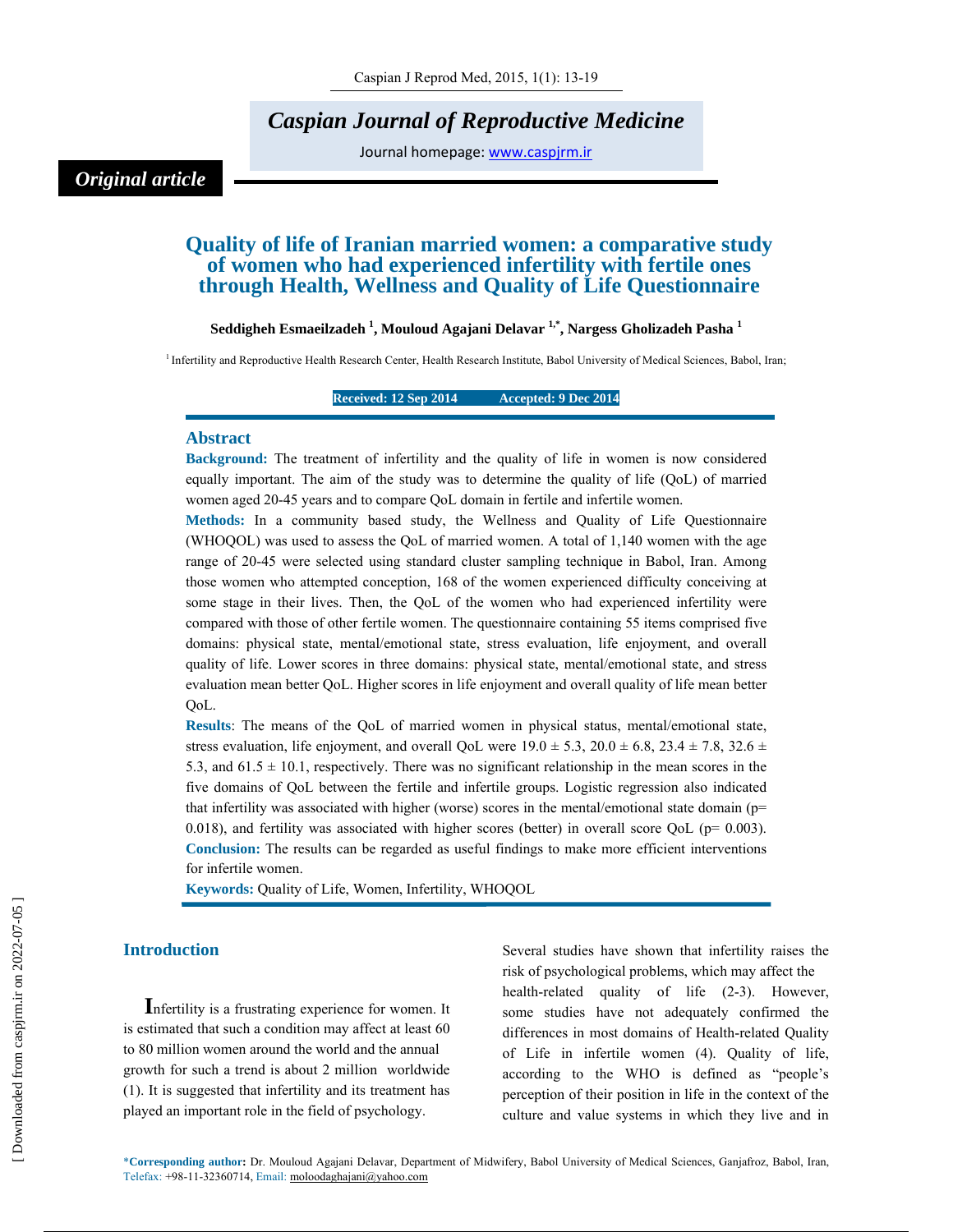

relation to their goals, expectations, standards and concerns" (5). When QoL is used in reference to medicine and healthcare, it has frequently been referred to as Health Related Quality of Life (HRQOL). The assessment of health-related quality of life has become increasingly important as an additional outcome measure in recent scientific literature (6).

Furthermore, several HRQOL instruments have been developed since 1980s to measure both physical health and psychological well-being of women (7). David Epstein produced a multiple regression model with a number of variables to obtain information on the types of changes observed in physical, mental and emotional states, stress, life enjoyment, and the overall quality of women (8). Most of the instruments measuring the quality of life have been developed in developed countries such as English, Australia, and Brazil and have also been translated into Farsi. Few recent studies have focused on the impact of infertility on HRQL (2, 4).

In Iran, the diagnosis and treatment of infertility has not been given adequate support by the government. In other words, either the assisted reproduction services are private or they are located in university-affiliated hospitals. Even though these services are part of the general public health system, the medication utilized in the treatment is not provided for free and is a considerable cost for these patients (9). Therefore, the treatment of infertility and the QoL of Iranian women are equally important. Knowing about the effects of infertility on QoL will be greatly helpful in providing decent care for women. In this study, we made an attempt to test the hypothesis that women who had experienced infertility reported lower QoL score. We used a measure of lifetime-experienced infertility.

#### **Materials and Methods**

A retrospective, descriptive, epidemiological study was conducted on the quality of life (QoL) factors associated with infertility in urban and rural women in Babol, Iran. The required sample size was calculated to be 1,414. Cluster sampling proportionate to population size, with 120 clusters and 12 subjects in each cluster, was used to identify potential participants. The inclusion criteria for the study were: being married for at least one year, being within 20 to 45 years of age, being mentally sound, and having the ability to understand the questionnaire with the assistance of an interviewer. The sampling frame comprised the list of census enumeration of population in each area and the household information from the 2009 Population Census. Each of the six districts in Babol County was subdivided into one or two cities and rural aggregations. The primary sampling unit (PSU) for this study was a district in urban areas, or a village in rural areas. Because the total number of districts and villages was relatively equal at the first stage of sampling, 120 PSU (60 in urban areas and 60 in rural areas) were randomly selected. A standard cluster sampling technique was used as it allowed a small number of PSUs from a large population to be studied and provided statistically valid data. At the second stage of sampling, about 12 households per PSU on average in urban areas and about 12 households per PSU on average in rural areas were selected. Every selected cluster was approached by the supervisors and team leaders so that they could identify eligible women who fulfilled the selection criteria after taking consent. A starting household was randomly selected in each cluster. Houses were surveyed one after the other until the entire selected cluster was fully surveyed. Out of the total 1,414 women visited at their home, 59 (5.2%) declared they were avoiding pregnancy, and 274 (19.4%) said they did not like to participate in this study; thus a total number of 1,081 interviews were completed with the participation rate of 80.6 percent on the whole.

This study was approved by Babol University of Medical Sciences for ethics in medical research. The written informed consent was obtained from all participants in the study. Trained skillful personnel approached the women in the room, and carried out a brief, face-to-face interview with each woman to collect socio-demographic information. After the interview, the women were invited to complete QoL instruments. The following instruments were used to collect data for the purpose of this study:

The first instrument was a socio-demographic and clinical data form, which assesses age, age at marriage, educational level, BMI, own occupation, partner occupation, socio-economic status, the medical diagnosis of the etiology of infertility, and the duration of conception attempts.

The second instrument which was used to measure the physical and psychological aspects of health-related quality of life was the Wellness and Quality of Life Questionnaire (WHOQOL), which was developed by David Epstein (8). It has been translated into Farsi and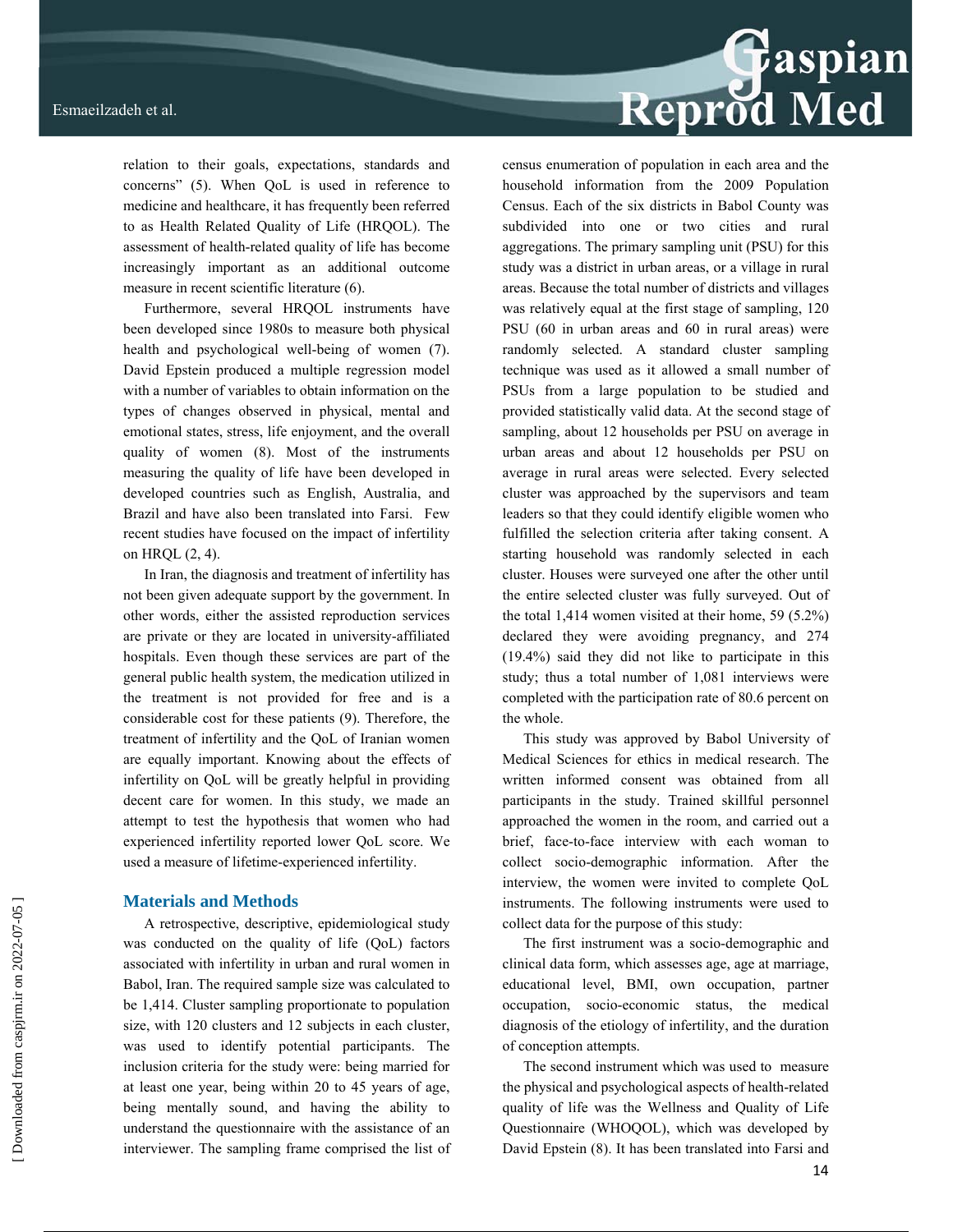validated by several researchers (10). The questionnaire provides score of QoL by measuring individual scores domain. Lower scores in three domains: physical state, mental/emotional state, and stress evaluation mean better QoL. Higher scores in life enjoyment and the overall quality of life mean better QoL. Its five domains are physical (which including items regarding pain, feeling of tension, energy and fatigue, sleep, the incidence of colds or flu, the incidence of headaches and the incidence of dizziness or light-headedness), mental/emotional health (depression/anxiety and emotional control), stress (which includes items regarding general well-being, emotional well-being, significant relationships, family, health, sex life, work, and coping with daily problems), life enjoyment (including items about overall score for the Life Enjoyment) and the overall score represents an assessment of QoL and health satisfaction.

The fertility status and the cause of infertility were assessed through a self–report questionnaire. Infertility referred to a delay in conception for least 12-months of unprotected intercourse. Lifetime infertility in this study is referred to couples who had experienced infertility, as defined above, for at least time during

|  | <b>Table 1.</b> Sample characteristics $(n=1,140)$ |
|--|----------------------------------------------------|
|--|----------------------------------------------------|

| <b>Sample characteristics</b>  | $\mathbf{n}(\%)$ |
|--------------------------------|------------------|
| Age (years)                    |                  |
| <35                            | 682 (59.8)       |
| >35                            | 458 (40.2)       |
| Age at marriage (years)        |                  |
| $<$ 19                         | 477 (41.8)       |
| 19-35                          | 654 (57.4)       |
| >35                            | 9(0.8)           |
| Years of education completed   |                  |
| $\leq$ 9                       | 382 (33.5)       |
| $9 - 12$                       | 492 (43.2)       |
| >12                            | 266 (23.3)       |
| Own occupation                 |                  |
| Manageable / professor         | 113 (9.9)        |
| Intermediate                   | 118 (10.4)       |
| Routine & manual occupation    | 909 (79.7)       |
| Partner occupation             |                  |
| Manageable / professor         | 283 (24.8)       |
| Intermediate                   | 733 (64.3)       |
| Routine & manual occupation    | 124(10.9)        |
| BMI (kg/m2)                    |                  |
| Underweight/Normal (<25)       | 385 (33.8)       |
| Overweight/Obese $(\geq 25)$   | 755 (66.2)       |
| Fertility problems             |                  |
| No infertility                 | 913 (80.1)       |
| <b>Experienced</b> infertility | 168 (14.7)       |
| Voluntary infertility          | 59 (5.2)         |

their married life (11). Voluntary childlessness was defined by not reporting having problems with becoming pregnant or childbirth (12). The validity and reliability of the questionnaires were assessed by protesting. The alpha coefficient and the internal consistency of the infertility questionnaire were 0.80 and 0.89 respectively.

The weights of women were recorded through digital scales to the nearest 100 grams, with the participants minimally clothed and without shoes. The heights were measured with a tape measure, (13). Body mass indices were calculated through the formula of weight  $(kg) /$  height<sup>2</sup> (m) (14).

#### **Statistical analysis**

All analyses were performed through SPSS (version 16.0). Logistic regression was used to determine clinical and socio-demographic predictors for the scores in each domain of the both instruments. The model that included the scores of each domain separately as dependent variables was tested. The independent variables (the predictors) were age, the educational level, the previous reproductive tract surgery, the duration of conception attempts, sexual life and the use of previous assisted reproduction techniques, which showed  $P = 0.2$  in the bivariate tests. The final multivariate model, including lifetime infertility as dependent variable, was found to be P =0.2 in the bivariate analyses. To test the association between QoL and the characteristics, a stepwise multiple logistic regression was used. Odds ratio (ORs) was assessed through maximum likelihood and was computed through the associated 95% of CI. All independent variables that met the above criteria were included in the multiple logistic regression. A P value of 0.05 or less was considered significant.

#### **Results**

Table 1 summarizes the characteristics of the sample included in further logistic regression. Out of the 1,140 women who participated in this study, 4.2% (59/1414) specifically reported that they had been avoiding pregnancy and preferred voluntary childlessness. The mean QoL of married women within 20 to 45 years of age in physical status, mental/emotional state, stress evaluation, life enjoyment, and overall QoL were  $19.0 \pm 5.3$ ,  $20.0 \pm 1$ 6.8, 23.4  $\pm$  7.8, 32.6  $\pm$  5.3, and 61.5  $\pm$  10.1 respectively. Among those who attempted conception (n=1,081), 168 women experienced difficulty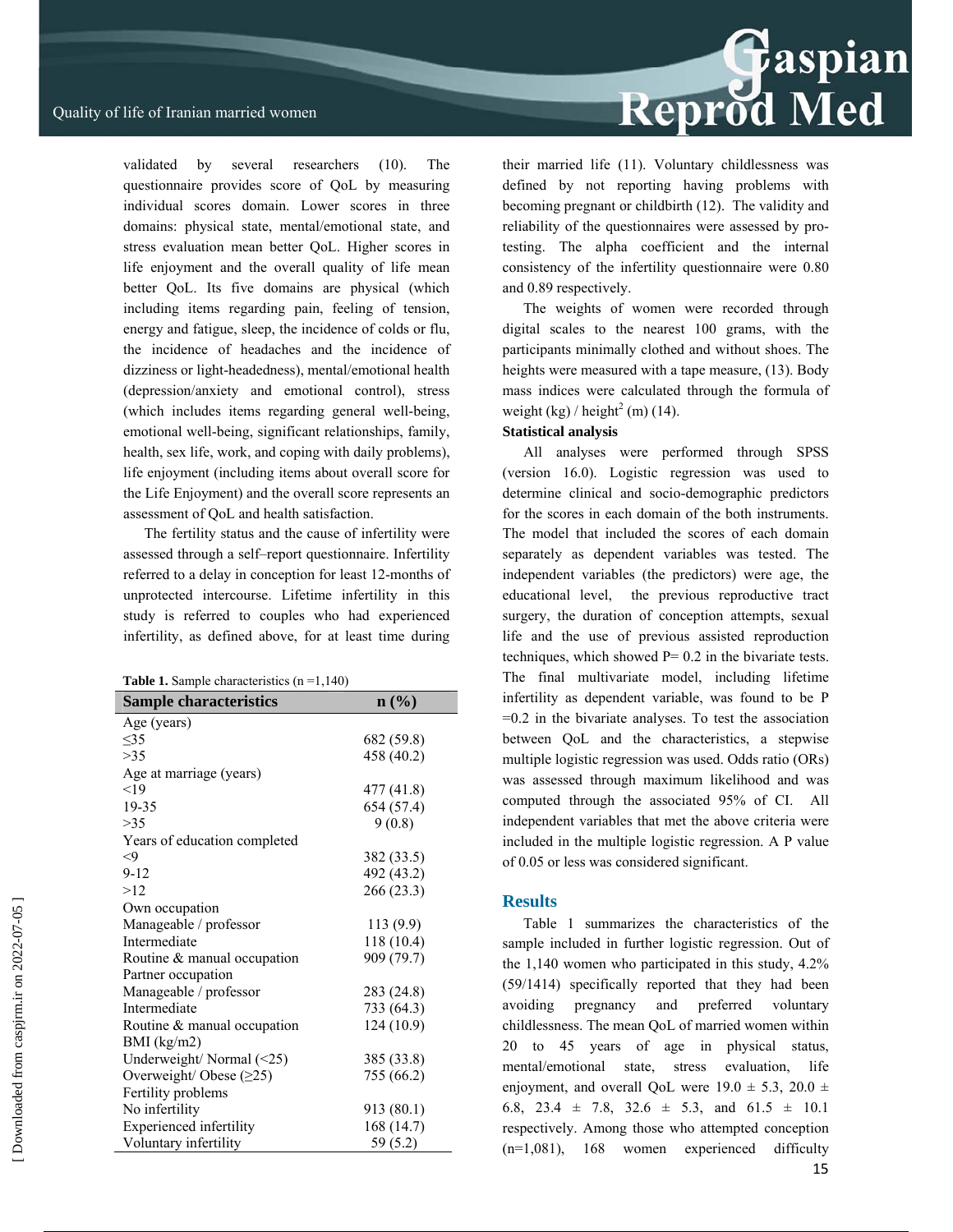**Table 2.** Mean Wellness and Quality of Life scores married women accordance on fertility problems status

|                         | <b>Total</b>    | <b>Experienced</b><br>$\text{infertility}(n=168)$ | No history of<br>$\text{inf}$ ertility(n=912) |         |
|-------------------------|-----------------|---------------------------------------------------|-----------------------------------------------|---------|
| Domains                 | $Mean \pm SD$   | $Mean \pm SD$                                     | Mean $\pm$ SD                                 | P Value |
| Physical state          | $19.0 \pm 5.3$  | $18.9{\pm}4.9$                                    | $19.1 \pm 5.4$                                | 0.609   |
| Mental/emotional state  | $20.9\pm 6.8$   | $20.7\pm 6.9$                                     | $21.0\pm 6.8$                                 | 0.624   |
| Stress evaluation       | $23.5 \pm 7.8$  | $23.1 \pm 7.6$                                    | $23.5 \pm 7.8$                                | 0.629   |
| Life enjoyment          | $32.0 \pm 5.3$  | $32.7\pm4.8$                                      | $32.5 \pm 5.3$                                | 0.624   |
| Overall quality of life | $61.5 \pm 10.1$ | $61.8+9.6$                                        | $61.2 \pm 10.0$                               | 0.427   |

conceiving at some stage in their lives. In this study, we compared the quality of life of women who had experienced infertility with other fertile ones. There was no statistically significant result found in the mean scores of the five domains (physical state, mental/emotional state, stress evaluation, life enjoyment, and overall quality of life) between the fertile and infertile groups (Table 2).

Table 3 describes the results of logistic regression of each WHOQOL domain; five domains showed significant predictors in the model proposed (Table 3). This Physical State Scale had a range of 10-50 (10 items scored from 1 to 5). It showed BMI as a predictor, indicating that the underweight/ normal domain  $(\leq 25 \text{ Kg/m}^2)$  represented better scores compared with the overweight one (obese  $\geq$  25 Kg/m<sup>2)</sup>. The mental/emotional state domain had a range of 10- 50 (10 items scored from 1 to 5). It showed intermediate own occupation domain represented lower chance of higher (worse) score when compared with managerial / professor and routine own occupation one. In addition, experienced infertility had fatter chance of higher (worse) score in this when compared with the other groups. The evaluation scale of the stress status domain had a range of 10-50 (10 items scored from 1 to 5). The WHOQOL stress domain did not show any statistical significance with any of the characteristics of women included. The life enjoyment domain was very useful in focusing on overall score for the life enjoyment by summing the scores for each question. This life enjoyment scale had a range of 11-55 (11 items scored from 1 to 5). It showed that own occupation, partner occupation, and age were regarded as predictors, indicating that intermediate own occupation, manageable/ professor partner occupation, and age≤ 35 years represented lower chance of higher (better) score when compared with the other groups.

The overall score of quality of life scale had a range of 14-98 (14 items scored from 1 to 7). The intermediate own occupation and age≤ 35 years were associated with worse scores in this domain. No experienced infertility was associated with better scores in the overall score.

**Reprod Med** 

#### **Discussion**

Many studies have shown that assessing QoL in several health conditions, including infertility is suitable (15). This study strove to identify the sociodemographic variables, associated with better or worse scores, in different domains for WHOQO, based on a sample of Iranian women. Moreover, it tried to evaluate the effects of the experienced infertility on the quality of life of the women.

This study found that there was no significant difference in the mean scores in all sub domains of QoL scale between the fertile and infertile groups. These findings are in accordance with the results found by Ragni et al. (4) and Fekkes et al. (2) who did not find any significant differences when they compared the data obtained by the instruments SF-36 and The Hopkins Symptom Checklist for infertile women and the normative data of Italian and Dutch populations. On the other hand, there are some studies that showed QoL scores of the infertile group were significantly worse than those of the fertile one (2-3, 16). Since the total number of children in fertile women was more compared with those who experienced infertility, the quality of life in fertile group is considered to have been affected by such factors as difficulties due to child care, such as fatigue and insomnia. After adjusting confounding variable, we found that the fertile group had higher chance of higher (better) score in overall score domain of QoL scale than the one that experienced infertility. Also, the infertile group had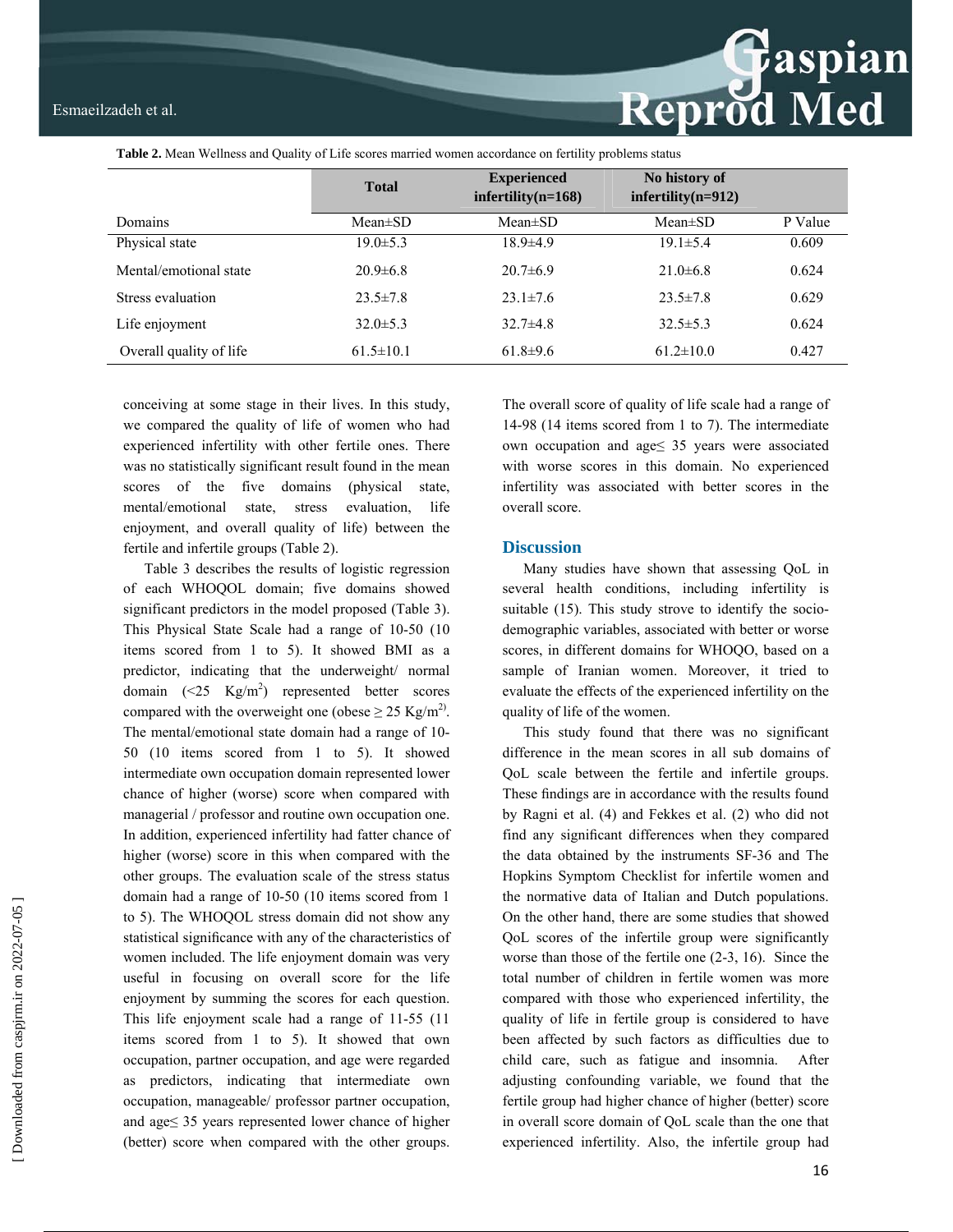# Reprod Med

## Quality of life of Iranian married women

**Table 3.** Logistic regression to determine odds ratio (OR) among women aged 20 to 45 years in each WHQOL domain (n=1,140)

| <b>Variables</b>                    | Physical            | <b>Mental/emotional</b> | <b>Stress</b>       | Life enjoyment        | <b>Overall Qol</b>   |
|-------------------------------------|---------------------|-------------------------|---------------------|-----------------------|----------------------|
|                                     | $>$ 18 a            | >20a                    | $>23$ a             | $>$ 32 a              | $>60$ a              |
|                                     | OR(CI 95%)          | OR(CI 95%)              | OR(CI 95%)          | OR(CI 95%)            | OR(CI 95%)           |
| <b>Fertility problems</b>           |                     |                         |                     |                       |                      |
| Experienced<br>infertility          | $0.94(0.51-1.76)$   | $2.15(1.14-4.03)*$      | $1.43(0.77-2.66)$   | $1.13(0.58 - 2.20)$   | $1.58(0.80-3.14)$    |
| No infertility                      | $1.16(0.61 - 1.86)$ | $1.55(0.89 - 2.72)$     | $1.26(0.72 - 2.20)$ | $1.24(0.68-2.25)$     | $2.55(1.37 - 4.77)*$ |
| Voluntary                           | 1.00                | 1.00                    | 1.00                | 1.00                  | 1.00                 |
| infertility                         |                     |                         |                     |                       |                      |
| Age (years)                         |                     |                         |                     |                       |                      |
| $\leq$ 35                           | $0.97(0.74 - 1.27)$ | $1.02(0.77 - 1.33)$     | $1.27(0.97-1.67)$   | $0.61(0.46-0.82)$ *   | $0.75(0.56-0.99)*$   |
| $>35$                               | 1.00                | 1.00                    | 1.00                | 1.00                  | 1.00                 |
| Age at marriage (years)             |                     |                         |                     |                       |                      |
| <19                                 | $0.45(0.11-1.88)$   | $0.71(0.17-2.94)$       | $0.57(0.14-2.39)$   | $0.39(0.8-2.01)$      | $1.29(0.32 - 5.19)$  |
| 19-35                               | $0.62(0.15 - 2.55)$ | $0.70(17-2.87)$         | $0.74(0.18-3.06)$   | $0.53(0.10-2.74)$     | $1.68(0.42 - 6.71)$  |
| $>35$                               | 1.00                | 1.00                    | 1.00                | 1.00                  | 1.00                 |
| <b>Years of education completed</b> |                     |                         |                     |                       |                      |
| $<$ 9                               | $0.54(0.36-0.83)*$  | $0.71(0.46 - 1.08)$     | $1.08(0.71 - 1.63)$ | $0.83(0.53 - 1.30)$   | $1.28(0.84 - 1.95)$  |
| $9 - 12$                            | $0.86(0.59-1.26)$   | $0.89(0.60 - 1.30)$     | $0.96(0.66 - 1.40)$ | $1.15(0.77-1.72)$     | $1.44(0.98-2.12)$    |
| >12                                 | 1.00                | 1.00                    | 1.00                | 1.00                  | 1.00                 |
| Own occupation                      |                     |                         |                     |                       |                      |
| Manageable                          | $0.82(0.50-1.34)$   | $1.84(1.09-3.11)^*$     | $0.67(0.41-1.09)$   | $0.63(0.37-1.07)$     | $0.72(0.44 - 1.18)$  |
| /professor                          |                     |                         |                     |                       |                      |
| Intermediate                        | $0.70(0.47-1.06)$   | $0.74(0.49-1.11)$       | $0.72(0.48 - 1.07)$ | $0.39(0.25-0.61)$ *   | $0.39(0.26 - 0.59)*$ |
| Routine & manual                    | 1.00                | 1.00                    | 1.00                | 1.00                  | 1.00                 |
| occupation                          |                     |                         |                     |                       |                      |
| <b>Partner occupation</b>           |                     |                         |                     |                       |                      |
| Manageable/                         | $1.38(0.88 - 2.17)$ | $1.18(0.75 - 1.84)$     | $1.04(0.67 - 1.61)$ | $0.56(0.34 - 0.91)^*$ | $0.58(0.36-0.91)$    |
| professor                           |                     |                         |                     |                       |                      |
| Intermediate                        | $1.16(0.78-1.72)$   | $1.16(0.78-1.73)$       | $0.93(0.63 - 1.38)$ | $0.66(0.43-1.03)$     | $1.06(0.71 - 1.60)$  |
| Routine & manual                    | 1.00                | 1.00                    | 1.00                | 1.00                  | 1.00                 |
| occupation                          |                     |                         |                     |                       |                      |
| <b>BMI</b> ( $kg/m2$ )              |                     |                         |                     |                       |                      |
| Underweight/                        | $0.74(0.57-0.96)$ * | $0.73(0.56-0.94)$ *     | $1.17(0.90 - 1.53)$ | $1.11(0.84 - 1.47)$   | $0.91(0.70-1.19)$    |
| Normal $(\leq 25)$                  |                     |                         |                     |                       |                      |
| Overweight/Obese                    | 1.00                | 1.00                    | 1.00                | 1.00                  | 1.00                 |
| (225)                               |                     |                         |                     |                       |                      |

 $*P < 0.05$ .

<sup>a</sup> Median per domain.

higher chance of higher (worse) QoL scores in mental/emotional state domain than the fertile one.

In the present study, the women with the age range of ≤ 35 had worse scores in life enjoyment, and overall quality of life when compared with women with the age range of >35. Chachamovich et al. (15) described that increased age was associated with better scores in the general health and physical functioning domains. This may be explained by older women who had more life experience and therefore better coping strategies that would make them more able to deal with the problems. In addition, taking into account that BMI compatibility is a factor affecting QoL. It is thought that lower BMI compatibility of the women in the study group is a factor that raises their physical and mental/emotional state domain QoL.

The lower education textiles, when compared with the upper one, are associated with better scores in the physical state domain. Conversely, they represented a higher chance of performing better in the state domain. There is a study that reported the education of subjects within the age range of 9 to 11, which represented a better scores in QoL when compared with the education of subjects at the age of 11 or more (15). Therefore, the variable education may represent an indicator that holds for some characteristic variables. This determines the fact that such relationships need to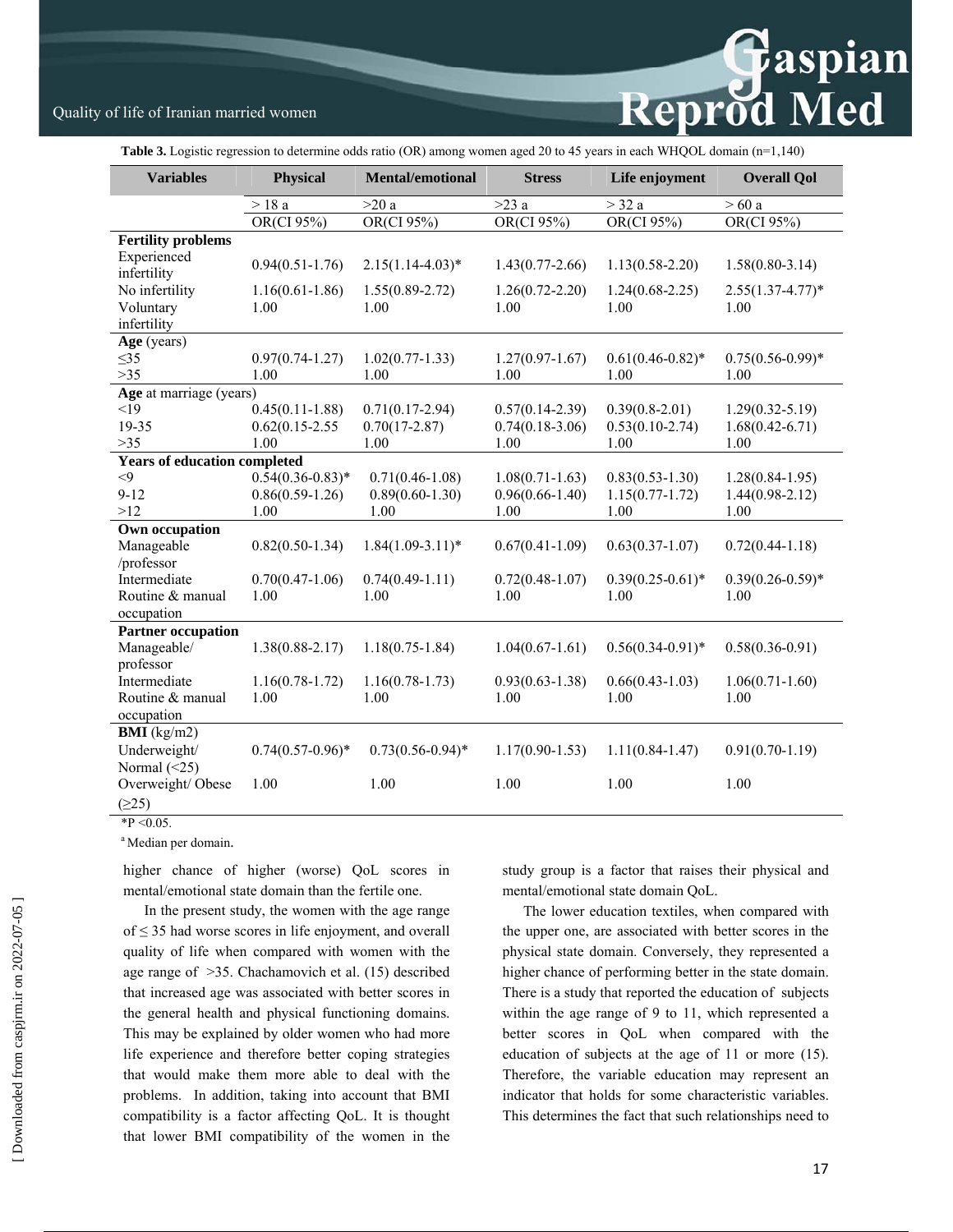

be specifically studied through, particularly designed investigations for more tangible results.

#### **Conclusion**

There were some limitations in this study; the women in different stages of infertility and treatment were selected and included in the same group, which may be regarded as a source of heterogeneity. This could further result in heterogeneity to biased risk estimates. In addition, recall bias was possible, resulting in differential recalls between fertile and infertile women. Further, we used a cross-sectional design to assess identification factors associated with increase or decrease in QoL, which limited our ability to assess causal inferences. We believe that longitudinal studies are required for the confirmation of some causal assumptions derived from the described associations (17). However, appropriate analysis of the population-based data represents a valuable initial step in assessing the prevalence of infertility in this region. Finally, lack of representativeness of the sample limited the generalizability of the findings, and the use of non-standard instruments for the sake of data collection may have resulted in misclassification of women, resulting in the incomparability of results with those of the previous studies. Despite the limitations mentioned, this study has important implications for future research and programs. Our study suggests that infertility is associated with worse scores in the mental/emotional state domain and overall score in QoL. The findings of this study could be used not only to make efficient interventions for infertile women, but also to promote improvements in the QoL of women.

#### **Acknowledgements**

The authors acknowledge the assistance of Babol University of Medical Sciences for their support, Iranian women for their participation in this study, and the assistance of Atieh Hassanpour, Shiva Golalizade, Maryam Abdi Bora, Parvin Abedi, Mehrnoush Babazade, and Maryam Babazade in the sampling.

#### **Conflict of interest**

None declared.

## **References**

1. Dohle GR, Colpi GM, Hargreave TB, Papp GK, Jungwirth A, Weidner W. EAU guidelines on male infertility. Eur Urol. 2005;48(5):703-711.

- 2. Fekkes M, Buitendijk SE, Verrips GH, Braat DD, Brewaeys AM, Dolfing JG, et al. Health-related quality of life in relation to gender and age in couples planning IVF treatment. Hum Reprod. 2003;18(7):1536-1543.
- 3. Fassino S, Piero A, Boggio S, Piccioni V, Garzaro L. Anxiety, depression and anger suppression in infertile couples: a controlled study. Hum Reprod. 2002;17(11):2986-94.
- 4. Ragni G, Mosconi P, Baldini MP, Somigliana E, Vegetti W, Caliari I, et al. Health-related quality of life and need for IVF in 1000 Italian infertile couples. Hum Reprod. 2005;20(5):1286-1291.
- 5. The World Health Organization Quality of Life assessment (WHOQOL): position paper from the World Health Organization. Soc Sci Med. 1995;41(10):1403-1409.
- 6. Khayata GM, Rizk DE, Hasan MY, Ghazal-Aswad S, Asaad MA. Factors influencing the quality of life of infertile women in United Arab Emirates. Int J Gynaecol Obstet. 2003;80(2):183-188.
- 7. Matsubayashi H, Hosaka T, Izumi S, Suzuki T, Makino T. Emotional distress of infertile women in Japan. Hum Reprod. 2001;16(5):966-969.
- 8. Epstein DM. Network spinal analysis: A system of health care delivery within the subluxation-based chiropractic model. JVSR. 1996;1(1):51-59.
- 9. Iran : Increasing prevalence of infertility http://www.iranpharmaceutical.com/Iran-Increasing-prevalence-of-infertility.html [database on the Internet]May 12, 2010
- 10. Nilforooshan P, Latifi Z, Abedi MR, Ahmadi SA. Quality of Life and its different domains in fertile and infertile women. JBS. 2006;4(1):66-70 (Persian).
- 11. Schmitz N, Kruse J, Kugler J. Disabilities, quality of life, and mental disorders associated with smoking and nicotine dependence. Am J Psychiatry. 2003;160(9):1670-1676.
- 12. Gudmundsdottir SL, Flanders WD, Augestad LB. Physical activity and fertility in women: the North-Trondelag Health Study. Hum Reprod. 2009;24(12):3196-3204.
- 13. Craig CL, Marshall AL, Sjostrom M, Bauman AE, Booth ML, Ainsworth BE, et al. International physical activity questionnaire: 12-country reliability and validity. Med Sci Sports Exerc. 2003;35(8):1381-95.